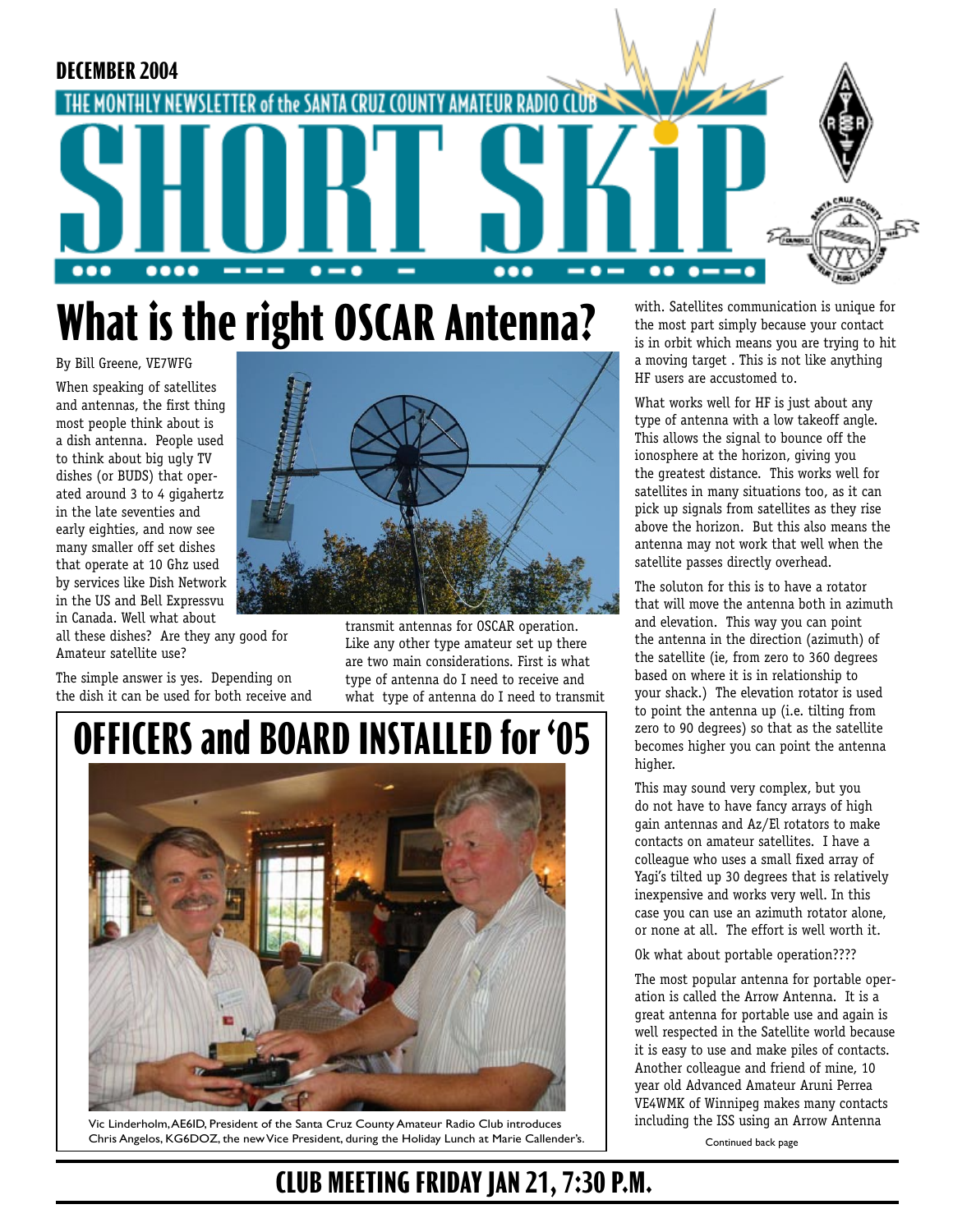

Published 12 times per year. Free to members. *Santa Cruz County Amateur Radio Club, Inc.* Post Office Box 238 Santa Cruz, CA 95061-0238

Editor and Publisher Ron Baldwin, K6EXT (831) 419-1025 K6EXT@fireclay.com Columnist: Art Lee, WF6P Writer: Ron Skelton, W6WO Distribution: Elaine Pennell, KE6FRA

# **The Pro-Am Revolution**

We continue to read tales of woe regarding Amateur Radio, here's a fresh look. Thanks to John K6JCI for passing it along.

From astronomy to activism, from surfing to saving lives, Pro-Ams - people pursuing amateur activities to professional standards - are an increasingly important part of our society and economy.

For Pro-Ams, leisure is not passive consumerism but active and participatory, it involves the deployment of publicly accredited knowledge and skills, often built up over a long career, which has involved sacrifices and frustrations.

The 20th century witnessed the rise of professionals in medicine, science, education, and politics. In one field after another, amateurs and their ramshackle organizations were driven out by people who knew what they were doing and had certificates to prove it.

The Pro-Am Revolution argues this historic shift is reversing. We're witnessing the flowering of Pro-Am, bottom-up self organization and the crude, all or nothing, categories of professional or amateur will need to be rethought.

Recommended reading

The Pro-Am Revolution

How enthusiasts are changing our economy and society

Authors/Editors:Charles Leadbeater, Paul Miller

http://www.demos.co.uk/catalogue/ proameconomy/

— Ron W6WO

# **DOWN MEMORY LANE**

It is said that a drowning man relives his whole life and I had an experience rather like that recently. Bob K6XX offered some old QSTs to me so I said OK I do enjoy browsing a few. He then said "to take one you must take them all". That meant a dozen boxes full of issues dating back to the late 40's. This period coincides with my own involvement in the hobby so "in for a penny in for a pound" I set out to extract all the items of interest and what I found was both nostalgic and rewarding. This a period that began without SSB, 15 meters, transistors, TVI and printed circuit boards, ARRL dues were \$5 and the 25th Edition of the Handbook cost \$2.00. The average salary of a Chief Engineer was between \$4,300 and \$7,700

In removing useful articles to a ring binder one becomes proud by the way Hams quickly adopted new technology and the amount of primary research that had been carried out. Bearing in mind that a solid state KW amplifier remains a challenge to this day here is a single question quiz. In which year did a solid state KW amplifier project appear in QST, who offered the first commercial product and when was this? Check the answers further down this narrative.

There are outstanding and prolific writers in the era, some of whom are as active today, I think of Wes W7ZOI and Jerry W2FMI. A few of the antenna controversies of the day have evidently been settled. For example the cubical quad was much more popular than it is today. Others are still as fervently debated such as loops vs dipoles, horizontals vs verticals. The controversies over matching and the meaning and value of SWR remain to this day.

Looking at the adverts one sees that all the gear was US made until the early 80's and Heathkits covered a wide range. The 1 KW solid state project article appeared in the May 1976 issue and the first commercial KW came from TenTec in July 1980. My favorite advert was by Collins Radio declaring the sale of the 27,000th KWM2-A. Nobody who ever owned one would forget the joy of using this radio. Evidently they cost about \$1,100 and this was a lot of money in those days. I had a special relationship with Collins at the time so I didn't buy mine.

There are so many thoroughly researched articles it was hard to pick favorites. Here are two, "Instantaneous Prediction of HF Transmission Paths" W6QYT et al March 1952 and "A Complex Impedance Bridge" by K9ZLU November 1979. I hope you will find this selection of articles and ads quite interesting.

Jan 1948, What is SSB ?, 51 ft of RG8/U with connectors \$1.35,

A kit TV with a 20 square inch screen. A 50 ft telescoping tubular wooden mast \$17.50

November 1949, Homemade stranded antenna wire.

August 1952, An Automatic Antenna Tuner March 1953, 25 Miles on a Hunk of germanium

October 1954, A new symbol for junction transistors

September 1955, Solar Power

May 1956, First All-Transistor RX

November 1957, Satellites from a USSR publication

May 1959, Printed Circuit Boards

May 1966, Ferrite Baluns

September 1970, Operational Amplifiers

April 1971, Digital Filters

November 1972, FFT Spectrum Analyzer

January 1975, 100 Watts Out Solid State

September 1975, Coherent CW

April 1977, Solid-State Tube Replacements

October 1979, uProcessor Morse Code Keyboard

December 1980, Spread Spectrum, First Packet Repeater at KA6M

February 1981, Antenna Modeling by Computer

July 1983, AMTOR

April 1984, First ad for a vertical without radials by Cushcraft, Many articles on computerized equipment.

June 1984, Antenna Modeling on an Apple II July 1984, Bit Pattern Analysis on an Apple II

In solving today's difficult problems like RF pollution and antenna restrictions Amateurs are fortunate in having access to advanced components developed for commercial applications. We may not do Home Brew like we used to but the pioneering spirit of Ham Radio lives on from LF to EHF.

Ron W6WO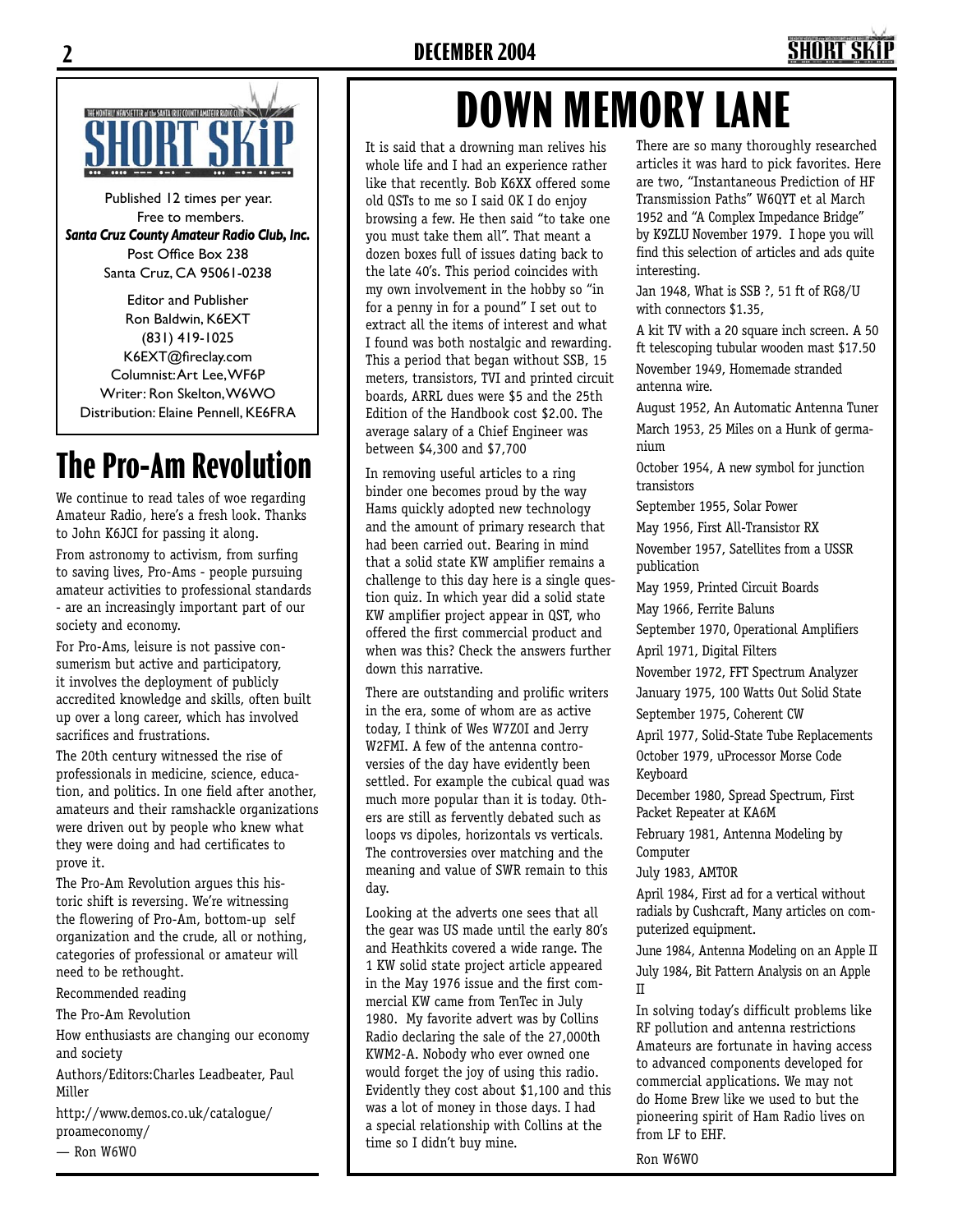sisters.

Cap KEAFE, is doing his usual FB job with ARES. At last count he had dozens of members signed up. We hams can still provide communications when all else fails. Power is always the first thing lost when disasters strike. Quick, grab a cell phone! you say. But Cell sites have been known to go out. In the case of a hazmat condition on the Bay Bridge a few years ago, motorists were held up in hours-long stalled traffic. All got on their cell phones at the same time to tell bosses they would

Was pleasantly surprised when daughter Elaine said she wanted to study for her Technician's license. She got serious about it and kept asking me for study materials. Everything on my shelves was obsolete, of course. She knew the code once, wants to get refreshed. A trip to our local Radio Shack showed that they no longer carry ham study guides. Salesfolks said they could order the \$19.00 publications for me, plus tax and shipping; delivery to take a week. Instead, I went to the ARRL website and found the current Question Pool. It was 72 pages long! Gave my printer a good workout and printed out the pages. While I was at it I also printed out an equal number of pages for the General Class license. For \$1.50, ARRL will send the block diagrams if they can't be printed out. Elaine and I sat down with the questions and I went over a few with her. There are many new FCC Rules and Regs pertaining to space communications. Yes, now, under certain conditions, we can send music to the astronauts. I suspect that many of the Regs were changed to encourage NASA astronauts to become hams. That's a good thing. In the old days, contacting astronauts was a monumental feat. In the early 1980s, WA6KFA, Mary Duffield's students did make contact. They had a lot of help from club members. I don't know if any local hams have had QSOs with our orbiting ham brothers and

**CHATTER** 

By Art Lee WF6P

## **2 DECEMBER 2004 3**

# **ENHANCED COOPERA-TION FOCUS OF ARES-RACES-MARS MEETING**

Enhancing cooperation among Amateur Radio's emergency service organizations was the subject of a groundbreaking conference November 20 in Castle Point, New York. On hand were Amateur Radio Emergency Service (ARES), Radio Amateur Civil Emergency Service (RACES) and Army, Air Force and Navy-Marine Corps Military Affiliate Radio System (MARS) leaders. While informal cooperation is nothing new to ARES, RACES and MARS members--many of whom participate in all three organizations--the focus of the Castle Point gathering was on launching more formal regional and national collaboration. ARRL Field Organization/Public Service Team Leader Steve Ewald, WV1X, said he was pleased to be able to participate.

"I thought it was an excellent meeting, and it should lay a foundation for further cooperation between ARRL and our Field Organization and MARS," he said afterward. Ewald also used the occasion to call attention to the ARRL Amateur Radio Emergency Communications courses and the tuition grants available for radio amateurs completing them. Joining him under the League banner were ARRL Field Organization appointees Pete Cecere, N2YJZ, the Eastern New York Section Manager, and Tom Carrubba, KA2D, the New York City-Long Island Section Emergency Coordinator.

Newly designated New York Army MARS-ARRL Liaison Officer Richard Meirowitz, WA2ELE, organized the session, and New York MARS Director Steve Pertgen, W2FXJ, chaired the meeting at the Castle Point Veterans Administration Medical Center.

Keynote speaker was Army MARS Eastern Area Coordinator Robert Hollister, AAA9E/ N7INK, from Ft Huachuca, Arizona (and

be late. Son-in-law Preston, N6ODW, was an armored car driver and had to report his position (pre-GPS days). He couldn't get through as all the cell sites were clobbered. Locally, it is nice when we have a trembler and the ARES net starts up with members checking in with negative damage reports.

the author of "A Portable NVIS Antenna." which will appear in the January 2005 QST). He expressed the hope that MARS management and ARRL would join forces to pursue the goal of interoperability. To jump start that initiative, Hollister provided an overview of the US Department of Defense (DoD) MARS program and its emphasis on providing emergency communication support to a wide variety of military and government response agencies.

In September, Hollister asked MARS stations and nets to coordinate with ARES/RACES and local ham radio operators to assist in handling hurricane-related health-and-welfare traffic. Amateur Radio and the military already collaborate informally each May during the Armed Forces Day communications tests, when hams and military stations engage in crossband contacts. Several pilot operations also have employed ARES/RACES members in past Army Reserve exercises at the local level.

Among proposals was a suggestion to seek FCC permission to conduct year-round interoperability training and emergency operation. It also was proposed that the amateur community assist MARS in providing early warning notification of emergency situations--so-called "Essential Elements of Information" messages--for relay to the DoD and the Department of Homeland Security.

Following Hollister's briefing, MARS Eastern Area Emergency Operations Chief John Scoggin, W3JKS, of Wilmington, Delaware, discussed last summer's nationwide Grecian Firebolt 2004 (GF-04) Army Signal communication exercise--the biggest MARS drill ever. At Pertgen's suggestion, Meirowitz tested the feasibility of MARS-ARES-RACES collaboration during GF-04, and ARES volunteers from eastern New York took part in the exercise, which involved a homeland defense/homeland security scenario. Meirowitz called it "a small but successful joint effort." Ewald noted that the Grecian Firebolt exercises were similar in nature to the ARRL's Simulated Emergency Test each fall.

Hollister suggested that ARES/RACES participation in the next annual Army Signal exercise be worked out on a state-by-state basis. Also proposed was the designation of additional MARS-ARRL liaison officers at the state level.--Bill Sexton N1IN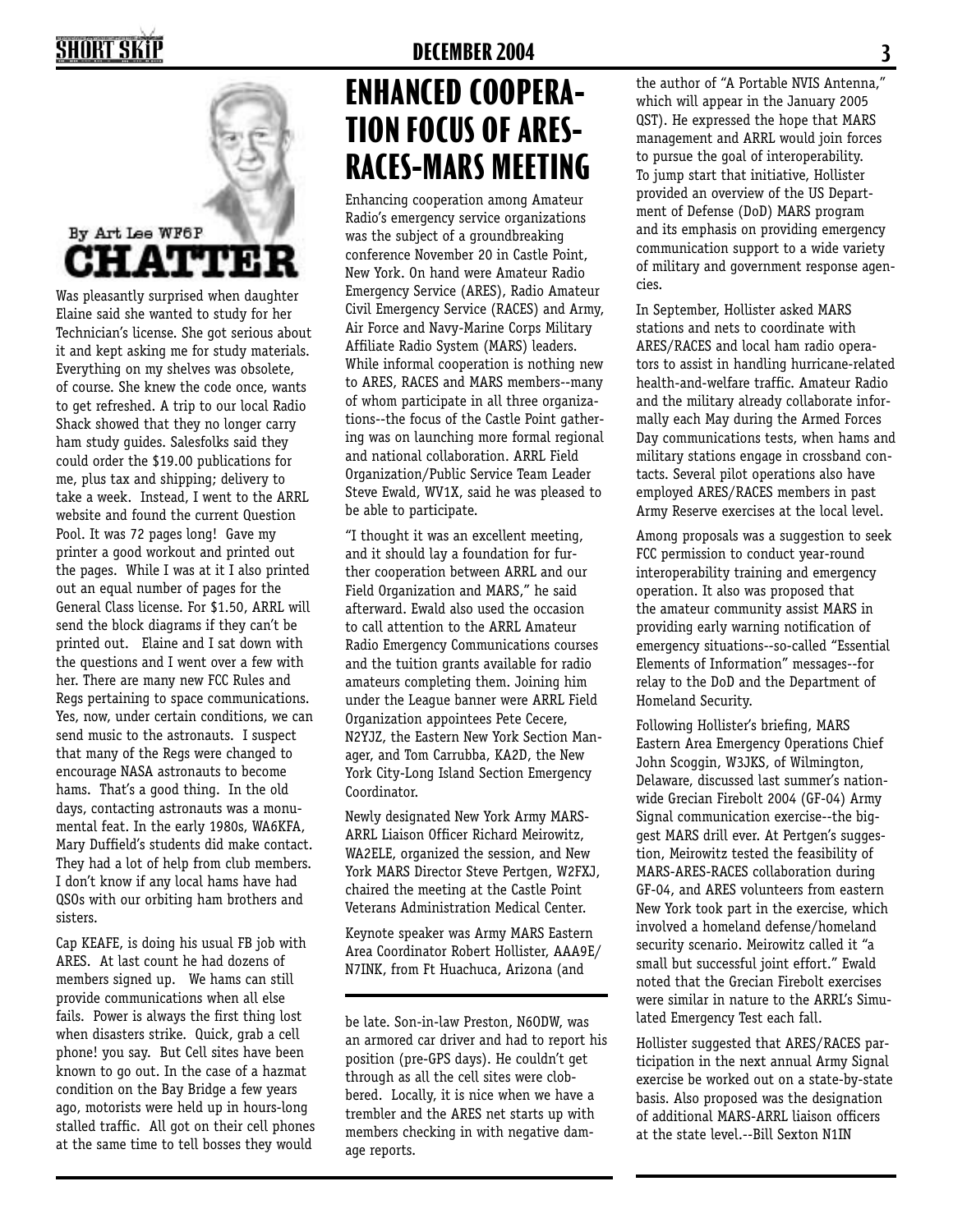## **BPL Interference 4 DECEMBER 2004 5**

I wrote to Dave Sumner , K1ZZ the ARRL Chief Executuve Officer recently to say that I was unaware that the ARRL had raised the question of what happens if a licensed amateur interferes with a BPL service. In his reply Dave said that the ARRL had not overlooked the problem and he goes on to say:-

" From a regulatory standpoint, the FCC's position with regard to amateur interference to BPL is clear: BPL systems must tolerate whatever interference they receive from licensed radio services, including the amateur service. This was reiterated to me within the past two weeks. However, as I observed to Commission staff at that time, this is little comfort when neighbor relations are at risk".

Ron W6WO

### **ISP TELLS FCC BPL NOT A VIABLE ALTERNATIVE**

Officials of Internet service provider Earth-Link told the FCC that broadband over power line (BPL) cannot compete with the dominant cable or DSL technology today or in the near future. A BPL industry spokesperson subsequently criticized the ARRL apparently for reporting the company's statements. EarthLink President and CEO Garry Betty and other company officials met November 16 with FCC Chairman Michael Powell and Commission attorney Aaron Goldberger to deliver an ex parte presentation on several Wireline Competition Bureau and Common Carrier Bureau proceedings.

"EarthLink discussed that it has invested in and is in trials with several potential 'third wire' broadband transmission paths to the home, including WiFi, WiMax, MMDS and broadband over power lines," EarthLink Counsel Mark J. O'Connor informed FCC Secretary Marlene Dortch in a November 17 letter. "However, EarthLink pointed out that cable and DSL still account for virtually all consumer broadband connections and that none of these alternative technologies offer a commercially viable alternative today or in the near future."

An EarthLink analysis indicated that BPL is the most expensive of the broadband technologies it evaluated. In a chart titled "Next generation broadband," EarthLink said that wireless and BPL "are not likely to be competitive in cost and performance with cable and DSL over the last mile to the home."

EarthLink judged as "not successful" one unspecified BPL technical trial using

Amperion equipment in a "wireless/BPL combo." In discussing other trials using Ambient and Current Technologies equipment--in one of which EarthLink had invested--the ISP's assessment was that the high cost per household passed--\$125 in both instances--would require a better than 15 percent market penetration to attain a competitive cost.

EarthLink said its assessment determined that ADSL2+ technology is the "best option" and can offer VoIP as well as high-speed broadband (at 6 to 10 Mbps) and video over copper wire and using on-premise consumer equipment. The company also indicated that it plans to invest in ADSL2+ technology. The company's ex parte submission is available on the FCC Web site <http://gullfoss2.fcc.gov/ prod/ecfs/retrieve.cgi?native\_or\_pdf=pdf&id\_ docu ment=6516883843>.

ARRL's reporting of EarthLink's submission to the FCC apparently struck a nerve at Ambient, with which EarthLink has a business relationship. In a classic case of shooting the messenger, Ambient CEO John J. Joyce took the League to task on behalf of the BPL industry in a statement posted via Market Wire on the CBS MarketWatch.com Web site <http://cbs.marketwatch.com/tools/quotes/ newsarticle.asp?guid={ABFA5879-0D B7-43C3- BA02-94071FAECC3D}&siteid=mktw&dist=n bs&symb=>. Joyce seemed to suggest that the League itself had provided the EarthLink information and was spinning the company's remarks to advantage.

"The release by the ARRL clearly takes the statements of EarthLink's attorney out of context and conveniently ignores many developments in the industry that contradict ARRL's conclusions," Joyce said, adding that 2005 promises to be "the year of BPL."

Among other things, Joyce said that "the ARRL perception of BPL's economics fails to consider that consumer broadband is only one application for a BPL-enabled utility system." he said there are other industrial applications that may augur in BPL's economic favor. He also emphasized that the projects with which his company and EarthLink have collaborated were demonstrations "never intended to be competitive installations" and are "in no way representative of BPL economics."

ARRL CEO David Sumner, K1ZZ, said the League stands by its account, which Joyce characterized as a "claim" on the ARRL's part. "ARRL's report on the document was accurate in every way, and we stand by our report," he said. "The conclusions given are not ours, but EarthLink's. Anyone who wishes to do so can read the submission for themselves."

—From ARRL Newsletter

## **ARRL AIMS TO DAMPEN CALIFOR-NIA UTILITY COMMISSIONER'S ENTHUSIASM FOR BPL**

Citing its accumulated experience in dealing with Broadband over Power Line (BPL) issues, the ARRL has suggested that California Public Utilities Commission (CPUC) member Susan P. Kennedy temper her "excessively optimistic" view of the technology. Speaking recently about BPL with Marc Strassman of California Politics Today, Kennedy contended that it's "criminal that California does not have a major BPL pilot project or commercial project under way." Kennedy said she intends to see the CPUC do everything possible to change that. ARRL CEO David Sumner, K1ZZ, wrote Kennedy December 10 to raise the caution flag and offer the League's BPL expertise.

"It has yet to be demonstrated that BPL systems can be deployed without polluting the radio spectrum," Sumner said. "Until this issue is resolved, we respectfully suggest that public statements that paint an excessively optimistic picture of BPL are inadvisable." Even the CPUC acknowledged the BPL interference issue in its reply comments in the FCC's BPL proceeding, ET Docket 04-37, Sumner noted. Citing BPL's status as "a nascent service" and the "significant disagreement" over the level of interference, the CPUC suggested the FCC "ensure that adequate testing is performed and industry standards are developed before any deployment takes place."

Sumner told Kennedy that BPL's interference potential is "not surprising" since it uses unshielded power lines. "The fact that they radiate radio frequency energy is simply a matter of physics," he pointed out. California is home to some 100,000 Amateur Radio licensees--about 14 percent of the nation's total.

This fall, a BPL field trial in Menlo Park, California, where FCC Chairman Michael K. Powell had extolled the technology's virtues earlier this year, was aborted before getting very far off the ground. The demonstration of BPL technology was co-sponsored by Pacific Gas and Electric Company (PG&E) and AT&T, which decided to direct its business energies elsewhere. PG&E said that without a telecommunication partner in the venture, it didn't make sense to continue the trial.

California Politics Today article noted the apparent lack of interest on the part of California utilities in getting involved in BPL. Sumner said there are "a number of good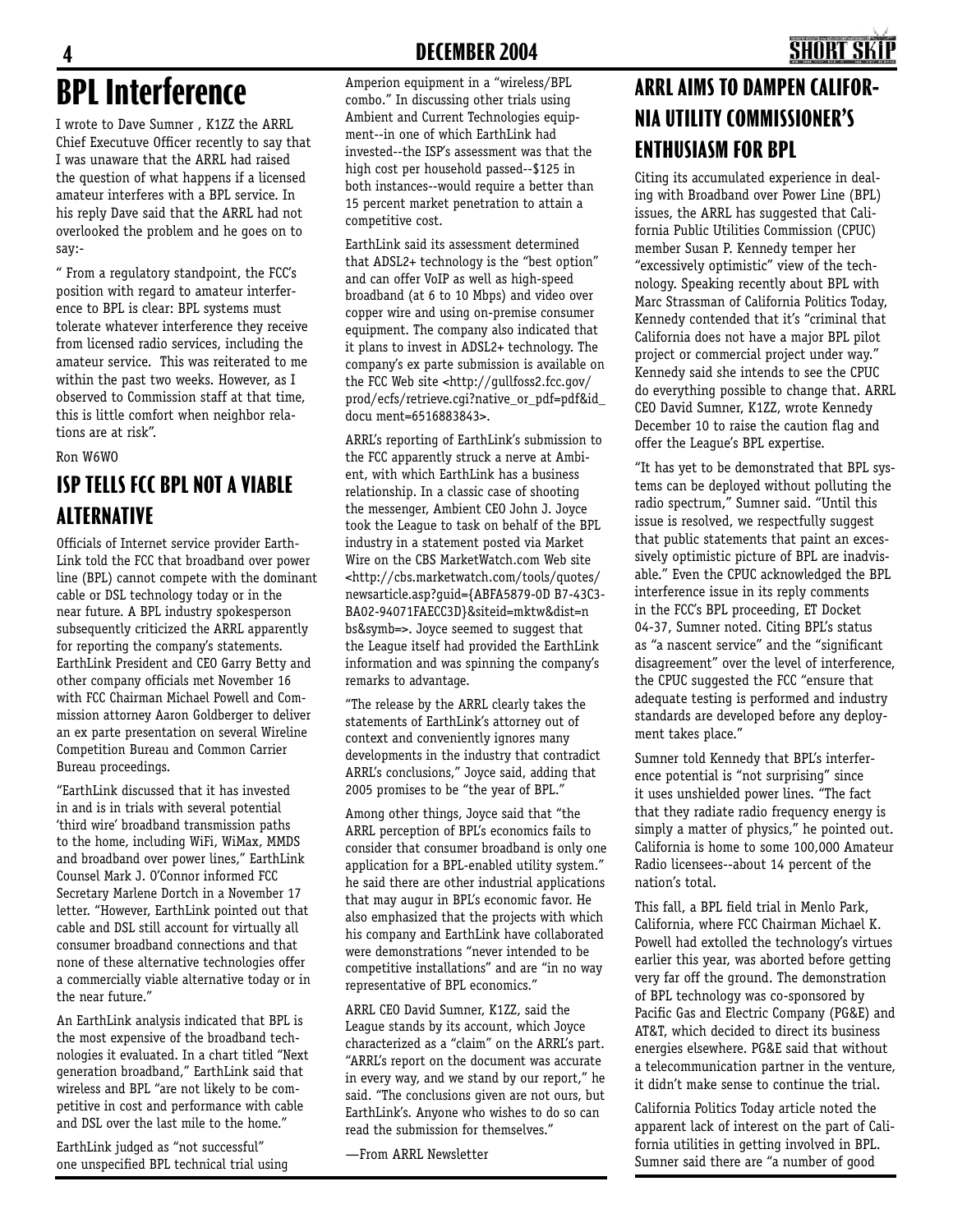# **4 DECEMBER 2004 5**

reasons why BPL is not moving forward very fast," including the interference "caused by virtually all BPL systems to nearby radio receivers."

Nonetheless, Kennedy told Strassman that she'd be surprised if California could not get "something substantial" under way in the BPL area by the middle of next year. She suggested she'd like to pave the way for BPL at the state level in much the same way that the FCC has done at the federal level. On October 14, the FCC adopted a Report and Order (R&O) spelling out Part 15 rules specifically aimed at enabling the rollout of BPL technology. At the same time, the new rules impose certain regulatory requirements aimed at mitigating interference.

Sumner said radio amateurs were not alone in their concern. He pointed to the National Telecommunications and Information Administration's BPL study, which concluded that interference to low to moderate radio signals was likely from BPL systems 75 meters from land mobile stations and 460 meters from fixed stations. The FCC cited the NTIA's findings in its decision to prohibit BPL systems from using Aeronautical Radio Service frequencies, he said.

"The ARRL is continuing its efforts to persuade the FCC that in order to conform to international agreements and the Communications Act, other radio services must be afforded the same protection," Sumner told Kennedy. "We at the ARRL would be pleased to work with you and your staff to answer any questions you may have," he concluded, directing Kennedy's attention to the BPL information available on the League's Web site <http://www.arrl.org/bpl>.

The California Politics Today interview is available on the Web <http:// www.etopiamedia.net/empnn/pages/cptemnn/cpt-emnn222-5551212.html> .

—From ARRL Newsletter

# index.html>. **FREE MINI PROGRAMS**

I happened to stumble on an interesting web site today that was full of free mini-programs of use to amateur radio experimenters and enthusiasts. Especially useful for those trouble-shooting, modeling, or designing typical ham projects; for example calculating a feedpoint impedance remotely or designing a coil for a short vertical whip. Obviously a labor of love, it deserves a bookmark for future referenceCheck out http://www.btinternet.com/ ~g4fgq.regp/ and follow the links to the "Download Programs Here"

# **SCAMP ON-AIR TESTING COMMENCES**

The Sound Card Amateur Message Protocol--or SCAMP--is not just a conference paper topic anymore. On-the-air testing of the digital communication protocol began in late November, and the first transcontinental communication using SCAMP occurred on December 4. SCAMP is designed to eliminate the need for pricey external hardware for passing e-mail traffic on relatively narrow-bandwidth channels. Rick Muething, KN6KB, prepared a presentation on SCAMP for the ARRL-TAPR Digital Communications Conference in September.

"SCAMP is an example of what is now possible with sound card, computer and software technology using cooperative amateur efforts," he says. "SCAMP and similar programs like DIGTRX for image transmission offer low-cost alternatives to dedicated or proprietary hardware."

As Muething explains, SCAMP is intended for transmitting messages--text with binary attachments--via 2-kHz bandwidth HF and VHF voice channels. The program is compatible with Winlink2000. SCAMP uses the Redundant Digital File Transfer (RDFT) transport layer, developed by Barry Sanderson, KB9VAK, with the addition of Automatic Repeat Request (ARQ)--the technique all "linked" modes use to ensure error-free transmission--and message layer protocols that Muething developed. He says SCAMP offers a moderate-throughput, error-free protocol that works using conventional sound cards and modestly powered computers.

The RDFT utilities and documentation for the Windows and Linux operating systems have been released under the GNU General Public License (GPL).

Muething says a dozen dedicated testers began initial on-air testing on HF and VHF November 27 using the alpha version of a Windows-based SCAMP client called Paclink SCD that he and Vic Poor, W5SMM, developed.

In addition to Muething and Poor, alpha testers included Scott Thile, K4SET; Bud Thompson, N0IA;

Bill Hickey, AB7AA; Howard White, VE3GFW; Dave Wagner, WA2DXQ; Lor Kutchins, W3QA; Larry Trullinger, KB0EMB; Mike Burton, N6KZB; Bill Kearns, WB6JAR, and Steve Waterman, K4CJX. Primary testing was done on 40, 30 and 20 meters, and VHF testing was carried out on 2-meters using both FM and SSB. Alpha testing will continue over the next several weeks, and beta testing is set to crank up in February, Muething says.

The first successful transcontinental exchange of Amateur Radio e-mail messages using SCAMP took place December 4 on 20 meters between N6KZB in Temecula, California, and W3QA in West Chester, Pennsylvania. Each station ran 70 W.

"Several other two-way exchanges were also made over the weekend as operational and protocol bugs were fixed in the alpha software," Muething reports. "The throughput of SCAMP adjusts to the channel quality, reaching a current net maximum of about 4800 bytes per minute before compression gains."

Muething says SCAMP doesn't require anything more than a 1-GHz class Pentium or Celeron processor with a minimum of 128 MB of memory to reach full throughput. Lesser systems may be used at reduced throughput.

The complete SCAMP specification is available and will be released under the GPL as a blueprint for client developers to insure compatibility across different implementations. Muething says further protocol optimization continues to up system throughput and improve its robustness in poor HF multipath channels.

He'd also like to see some band plan restructuring to "open up spectrum for digital modes and encourage new experimentation and development like SCAMP." The ARRL has sought comment from the amateur community on draft proposals <http: //www.arrl.org/announce/bandwidth.html> seeking to regulate subbands by emission bandwidth rather than by mode. At this point, the proposals remain a work in progress, and the ARRL has not petitioned the FCC for any changes.

Muething has more information on SCAMP. Contact him via e-mail <kn6kb@arrl.net>. Information on RDFT is available on the Web <http://www.svs.net/wyman/examples/hdsstv/



—73 Barry NR6S